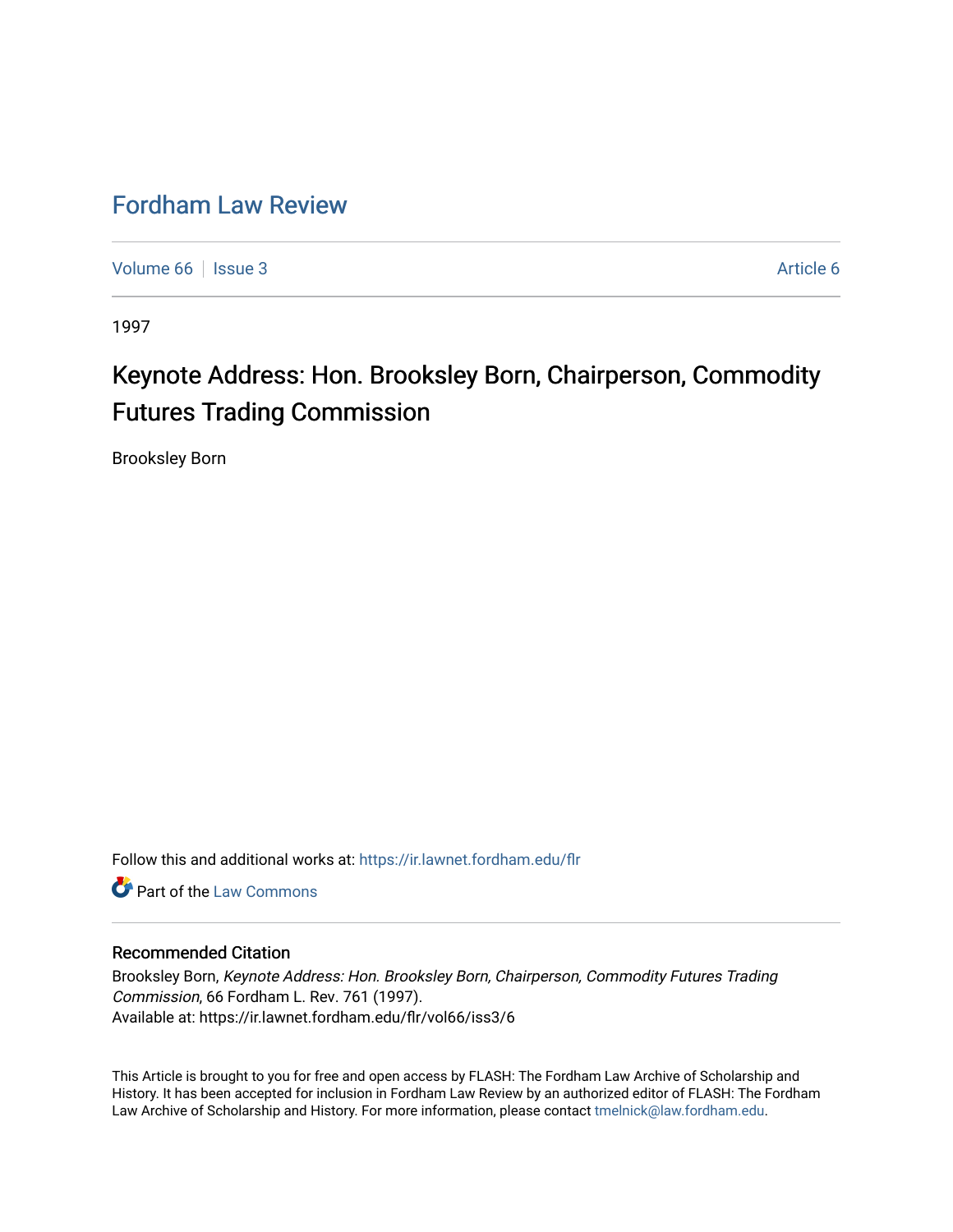## **KEYNOTE ADDRESS: HON. BROOKSLEY BORN Chairperson, Commodity Futures Trading Commission**

PROF. RECHTSCHAFFEN: In discussing the regulation of this vast derivatives industry, Brooksley Born is the voice of the Commodity Futures Trading Commission. She has agreed to serve on our panel as our keynote speaker of this morning's session.

Under Brooksley Born's leadership, the CFTC works together with the industry to preserve our market's integrity. Her presence here demonstrates her commitment to listen to those whom she regulates.

Brooksley Born is a native of San Francisco who received her A.B. degree from Stanford University and her J.D. from the Stanford Law School. She graduated from the Stanford Law School first in her class and she was president of the Stanford Law Review.

Prior to joining the CFTC, Ms. Born was a partner in the Washington, D.C., law firm of Arnold & Porter. Her specialty was institutional and corporate law involving complex litigation, primarily in the federal courts, and futures regulation. In addition, she served as a Professor at Georgetown University School of Law. She also received the Woman Lawyer of the Year Award from the Women's Bar Association of the District of Columbia.

The Honorable Brooksley Born was nominated to be a Commissioner and the seventh Chairperson of the Commodity Futures Trading Commission by President Bill Clinton on May 3, 1996, and was confirmed by the Senate on August 2, 1996. It is my distinct pleasure to welcome the Chairperson of the Commodity Futures Trading Commission, the Honorable Brooksley Born.

HON. BORN: Thank you very much. I am delighted to be here today at this Symposium on Derivatives and Risk Management.

The Commodity Futures Trading Commission was created by Congress in 19741 as an independent federal agency with the mandate to regulate U.S. futures and option markets. The Commodity Exchange Act2 grants the Commission exclusive jurisdiction over futures and commodity options, whether they are traded on-or-off exchange, and authorizes the Commission to enforce the federal commodities laws with respect to such instruments. Using powers granted to the Commission by Congress in 1992, the Commission has exempted certain over-the-counter transactions primarily between sophisticated traders, from many of the regulations and provisions of the Commodity Ex-

<sup>1.</sup> Commodity Futures Trading Commission Act of 1974, Pub. L No. 93-463, 88 Stat. 1398 (codified as amended in scattered sections of 7 U.S.C.).

<sup>2. 7</sup> U.S.C. §§ 1-26 (1994).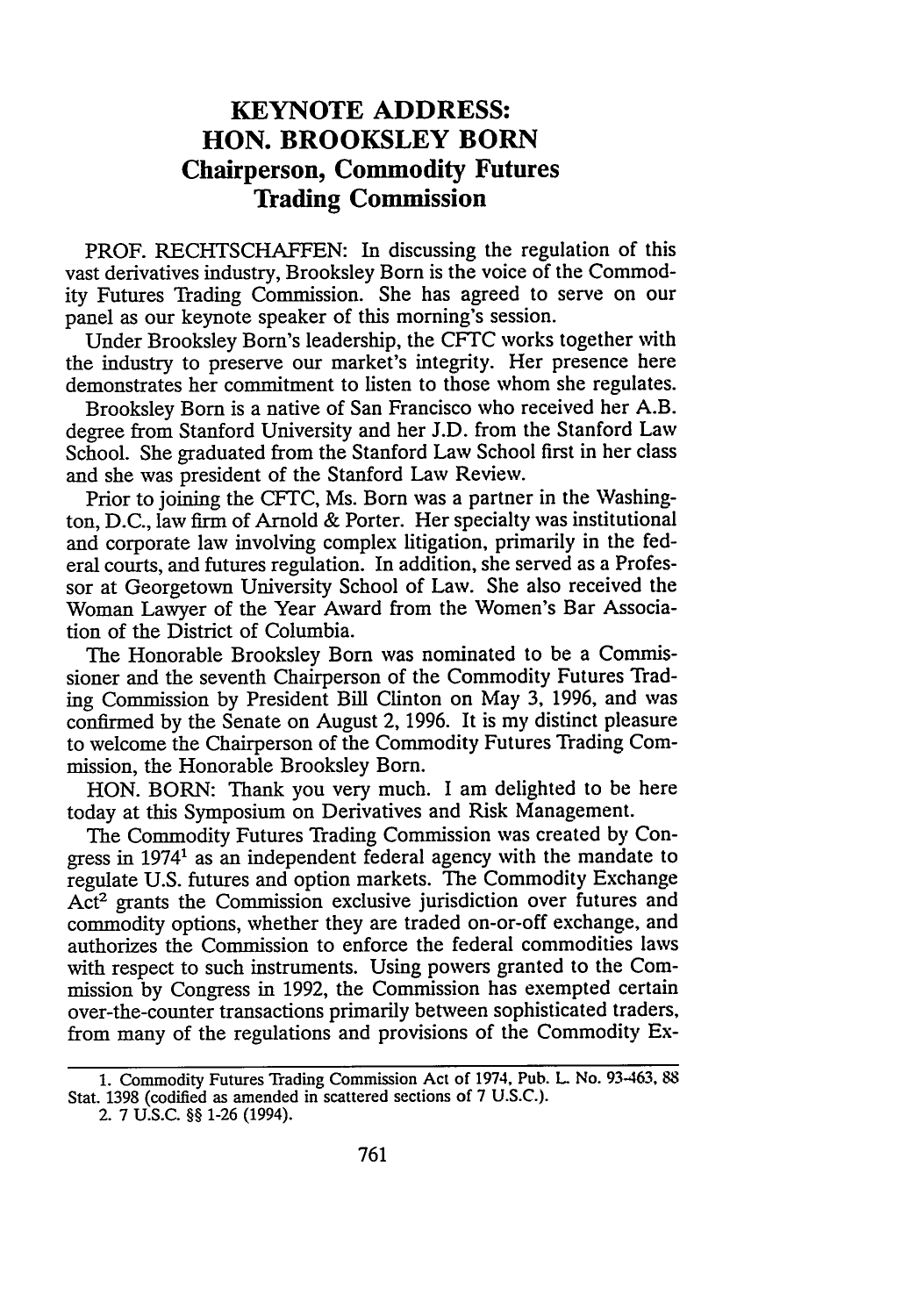change Act, including the on-exchange requirement. The Commission has retained fraud and manipulation prohibitions with respect to these markets and watches the over-the-counter market carefully.

Derivatives markets have undergone substantial transformations during the past two decades. The nature of derivatives instruments has changed significantly, and the expansion of electronic technology offers previously unimagined opportunities, including instantaneous, around-the-globe, 24-hour a day trading.

Since its creation, the CFTC has witnessed a rapid evolution of the U.S. futures markets. On the futures exchanges we have seen an explosion of trading in financial products, such as foreign currency, stock index and interest rate futures, leaving the once-dominant trading in agricultural products only a small part of exchange trading today. We have witnessed enormous growth in the use of privately negotiated, customized and often extremely complex off-exchange derivatives contracts, again primarily in the financial sector. We also have seen the establishment of numerous new foreign futures exchanges, creating a truly global marketplace.

We are beginning to see the impact of technological developments on exchange trading of derivative products as well. The designation of a completely electronic Internet-based futures market is a pending question for the first time before the Commission. Just last week, the Chicago Mercantile Exchange ("CME") began trading its new E-mini S&P 500 futures contract, which for the first time on a U.S. exchange combines simultaneous electronic and open-outcry trading on the very same contract. We have entered an era where commodities professionals and their customers can communicate via the Internet.

These changes in our markets present challenges to both the marketplace and the market regulator. To remain competitive, markets must keep pace with technological innovations and the needs of their customers. Market regulators must ensure that their regulatory regimes are streamlined to avoid imposing unnecessary burdens on the regulated industry and stifling market innovation. We must also seek to modernize our rules to take advantage of efficiencies offered by technological developments.

One of the CFTC's top priorities during the past year has been to ensure that the agency is responsive to the challenges facing the U.S. futures markets and their customers, while at the same time preserving the important customer protections and market safeguards. The Commission has accomplished a great deal in its efforts, although we plan to and will do more. Since the beginning of 1997, the Commission has taken several actions to streamline and modernize our regulatory regime.

One of the first actions taken this past spring was in response to concerns expressed by the futures exchanges that the Commission's contract approval process was too slow to allow them to bring new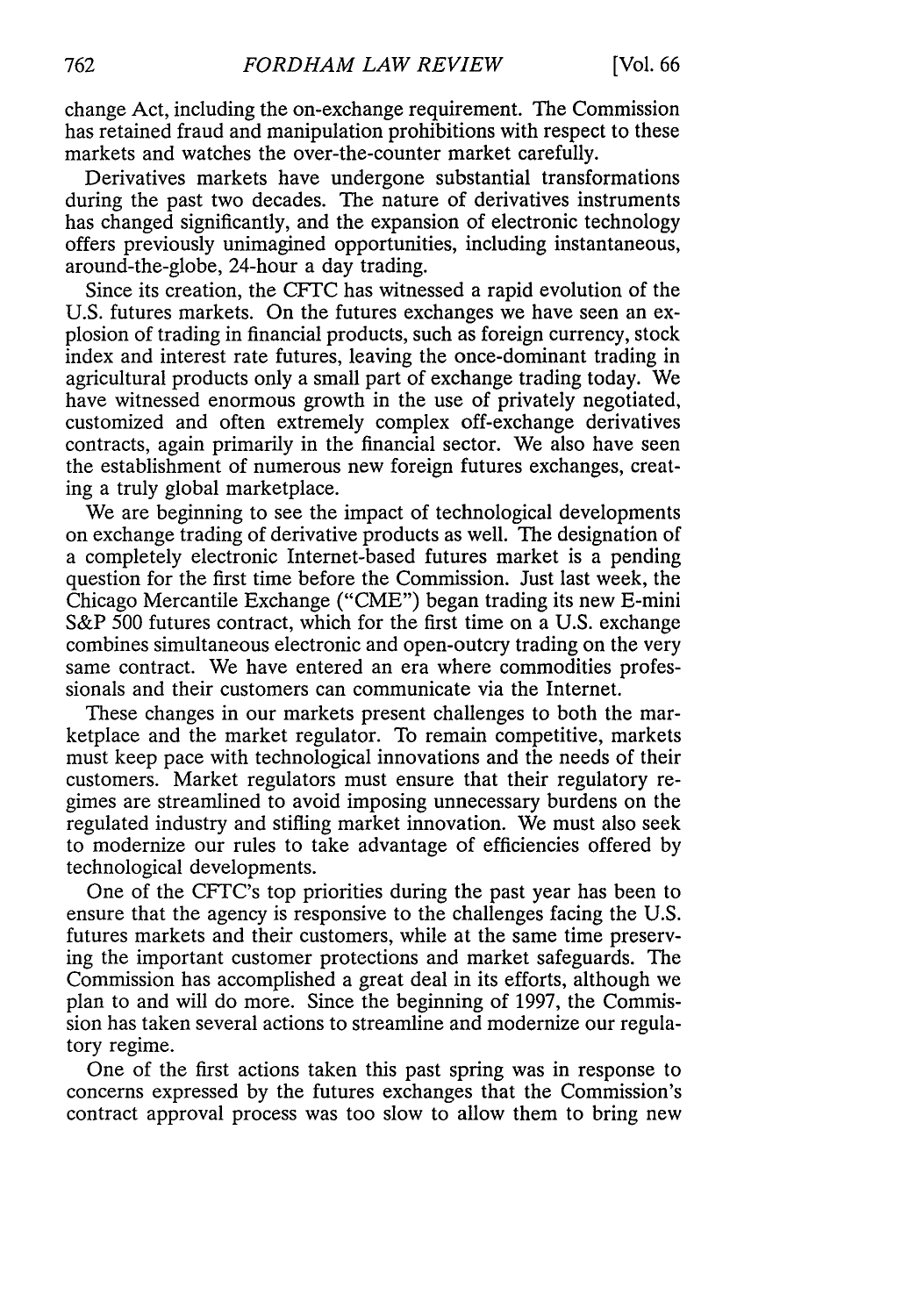products to market as quickly as they would like. The Commission implemented new "fast-track" procedures for processing contract designation applications and exchange rule changes. These procedures significantly streamlined the review process for most new exchange contracts and exchange rules, permitting approval within ten days for many types of contracts and most rules, and within forty-five days for many other contracts.

Prior to the adoption of these fast-track procedures, the Commission had already reduced its average contract approval time to about 90 days. Since adoption of the new procedures this spring, 15 new contract designation requests have been filed with the Commission, seven of them under the fast-track procedures. Except for the one contract that was submitted just last week, the Commission has approved all eligible contracts within the fast-track period allowed. Even contracts which are not subject to our fast-track proceduressuch as stock index futures, which must be forwarded to the Securities and Exchange Commission for its prior review and comment-have been approved in record time. For example, this past summer the Commission approved the CME's E-mini S&P 500 contract, and the Chicago Board of Trade's ("CBOT") Dow Jones Industrial Average within a few days of receiving the statutorily required SEC comment letters.

The Commission's streamlining efforts have brought significant benefits to futures commission merchants ("FCMs"), which is what we call our commodity brokers; to commodity trading advisors ("CTAs"), which is what we call our investment advisors; and to their customers. For example, in June the Commission approved an interpretation permitting streamlined procedures for allocation of customer orders which are bunched for execution by CTAs.

The CBOT commented that this action was "extremely important to the industry, in that it facilitates the flow of large customer orders directed by CTAs . . . . "<sup>3</sup> The Futures Industry Association praised the initiative for responding to the need to adapt the regulatory scheme to evolving market conditions. The Managed Funds Association ("MFA") recognized the importance of the customer protections maintained by the Commission, noting that its action provided clarity to all parties and furthered protection of customers by providing for their fair and equitable treatment.

The Commission also provided relief to FCMs with respect to the capital treatment of short option positions to allow more FCMs to carry such positions for customers and to facilitate the efficient use of capital without creating undue financial risk.

<sup>3.</sup> Letter from Yvonne J. Downs, Senior Vice President and Administrator, Chicago Board of Trade, Office of Investigations and Audits, to Jean A. Webb, Secretary, Commodities Futures Trading Commission (June **9,** 1997) (on file with CFTC).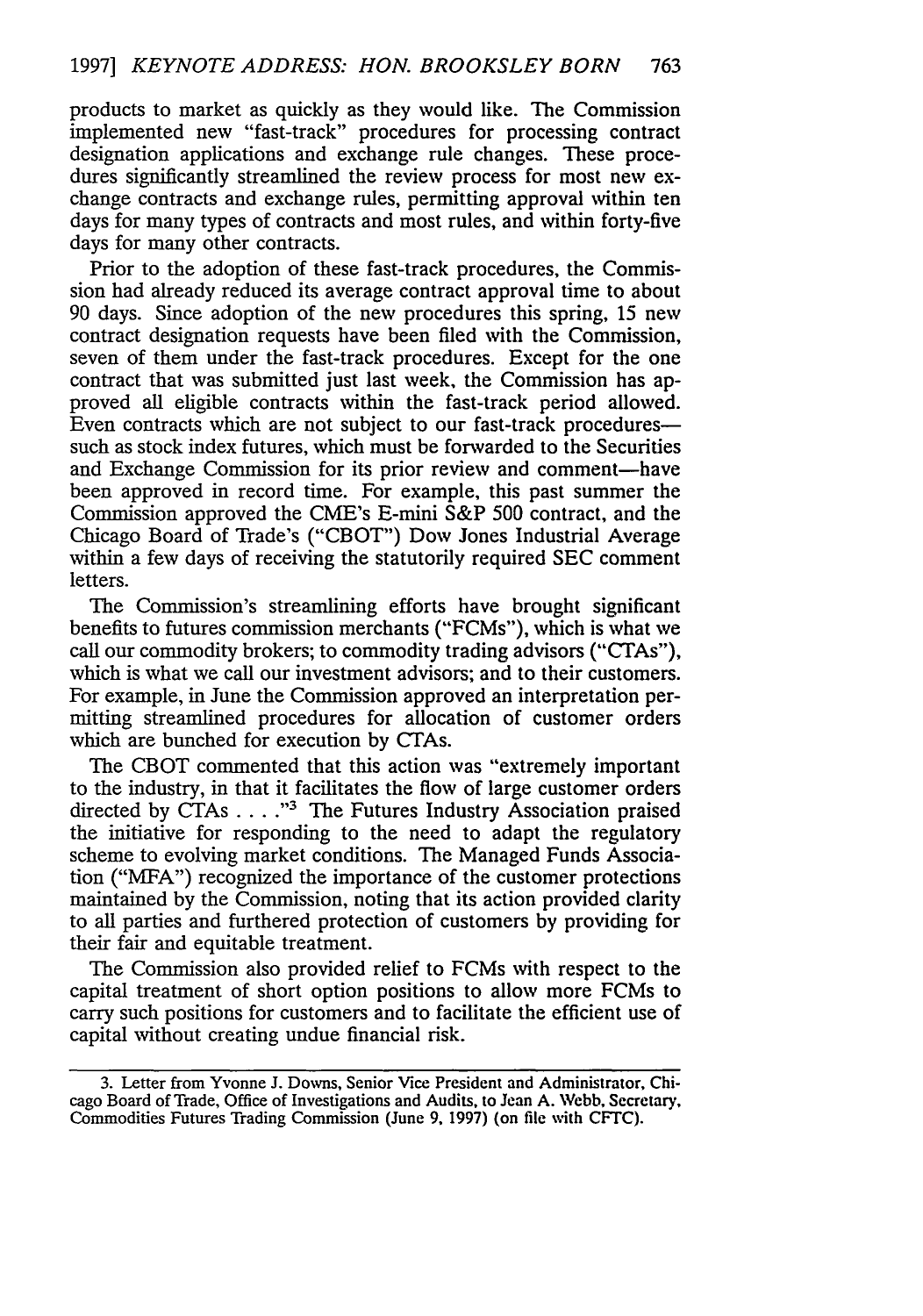The Commission has also streamlined many of its reporting and disclosure requirements. For example, the Commission amended its reporting requirements to permit filing by large traders of CFTC Form 40, the Statement of Reporting Traders, only when requested specially by the Commission, rather than on a periodic and regular basis. In an important development for CFTC registrants who are also SEC registrants, we adopted rule amendments to harmonize certain of our financial reporting requirements with the requirements of the SEC. The Commission also has approved in principle two-part risk disclosure documents for commodity pool offerings, which potentially would highlight the core information required to be provided to customers and put it into a more useful form.

In our most recent regulatory reform action, taken in early September, the Commission has proposed amendments to its rules governing the risk disclosure obligations of FCMs and introducing brokers ("IBs"). If adopted, the proposed rule should speed the accountopening process for financially sophisticated customers, as identified in the rule, and provide greater flexibility to FCMs and IBs to design their own disclosure of risk by eliminating the current mandatory risk disclosure information and procedures. This proposal responds directly to industry calls to permit different regulatory treatment of sophisticated customers where appropriate.

The Commission also has adopted a number of initiatives designed to take advantage of the increased efficiencies and reduced cost made possible by use of the electronic media. In June, the Commission opened the way for FCMs to use electronic media in communicating with their customers. The Commission's Advisory permits FCMs to deliver monthly statements, account statements, and trade confirmations solely by electronic media to those customers who consent to electronic transmission in lieu of receiving paper documents. Also in June, the Commission authorized CTAs and commodity pool operators ("CPOs") to provide risk disclosure documents to their customers via electronic media, such as the Internet. The Commission's interpretation permits CPOs and CTAs to provide customers with a risk disclosure summary and a hyperlink connection to the entire risk disclosure document.

The Commission also has adopted measures to permit the electronic filing of documents with the Commission. In April, we adopted a rule allowing CTAs and CPOs to file their required disclosure documents with the Commission electronically. We also have undertaken a program to permit FCMs to file required financial reports with the Commission electronically. These electronic media initiatives should increase the timeliness of information flow, reduce the administrative costs of commodity professionals, and allow all members of the industry and their customers to reap the benefits of technological advances. As a side benefit to the Commission, these initiatives will also assist us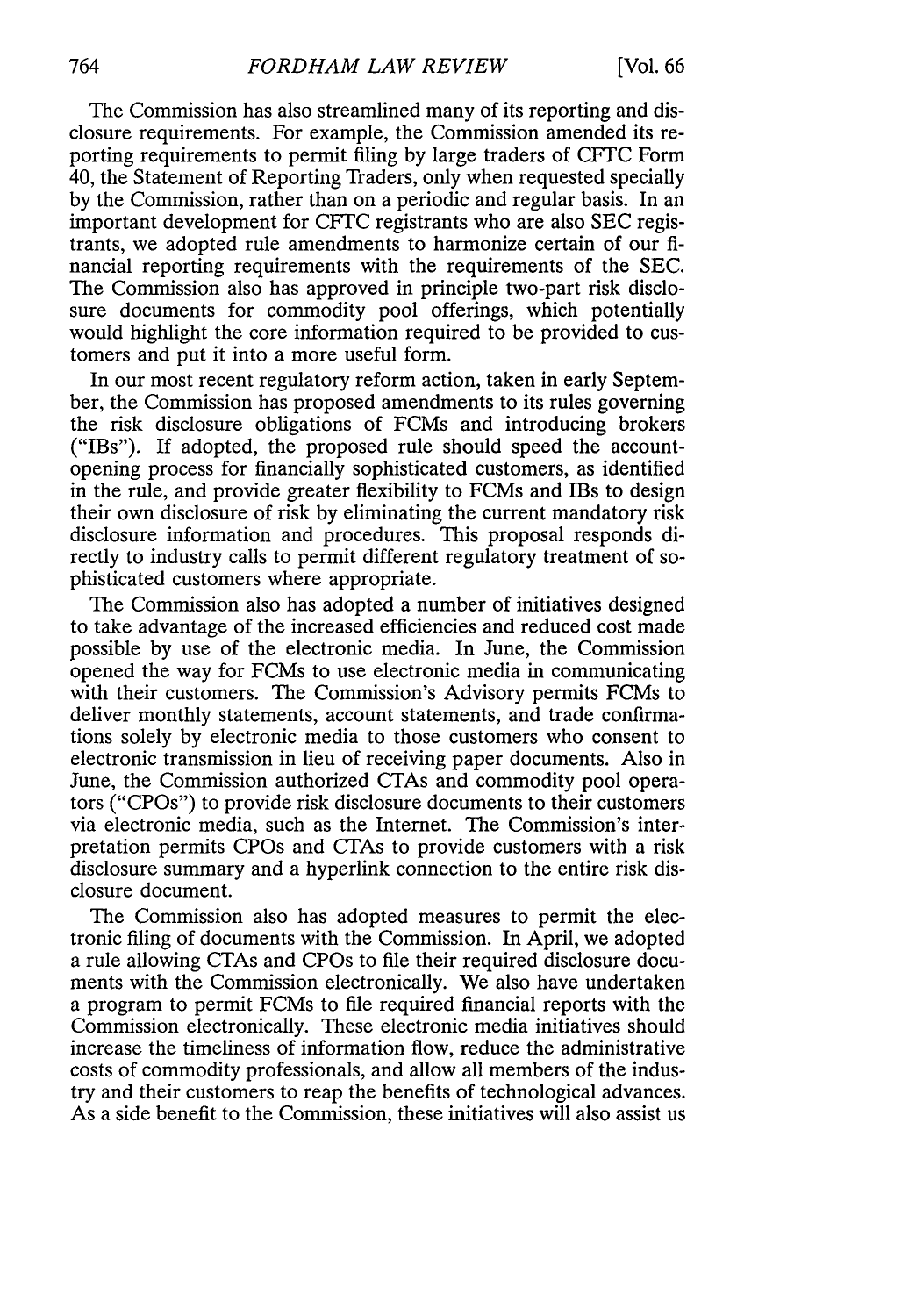in performing more precise computer analyses of firms' financial conditions.

Many of the Commission's actions over the last year were undertaken in direct response to concerns raised by members of the industry. Others were undertaken following internal review and recommendations by the Commission staff. The Commission currently is working on several additional regulatory initiatives, most of which are in direct response to issues raised by members of the industry.

For example, in response to concerns expressed by certain futures exchanges and the FCM community about the need to address the special needs of large customers and institutional market participants, the Commission intends to undertake a review of whether to permit certain non-competitive off-exchange transactions executed subject to the rules of a contract market. The FCM community also has requested that the Commission review whether post-order allocation of bunched orders by CTAs and investment advisors could be allowed with respect to the accounts of sophisticated customers who have explicitly consented to such treatment.

The Commission also intends to review whether to use its exemptive authorities to expand permitted investments of customer funds by an FCM or a U.S. clearing firm to include certain additional categories of liquid and readily marketable investments, as advocated by some FCMs. The CEA currently restricts investment of such funds to obligations of the United States or any state and obligations guaranteed by the United States. The Commission also intends to consider a request by industry representatives that it permit futures-style margining of options for certain sophisticated customers. With respect to each of these proposals, the Commission will seek to accommodate the needs of the industry and its customers with our mission to protect the market and market users.

The Commission's ongoing commitment to streamlining its regulatory requirements and to fulfilling its responsibilities under the CEA in an efficient and cost-effective manner is further evidenced by our recent delegation to the National Futures Association ("NFA") of certain Commission functions. The NFA is a self-regulatory organization of commodity professionals, similar to the National Association of Securities Dealers ("NASD"), which is designated by the Commission under the Commodity Exchange Act to perform certain regulatory functions.

The NFA has recently been actively seeking added functions and responsibilities from the CFTC. During the past year, the Commission delegated additional authority to the NFA in several areas, including:

registration decisions relating to floor brokers and floor traders with disciplinary histories;